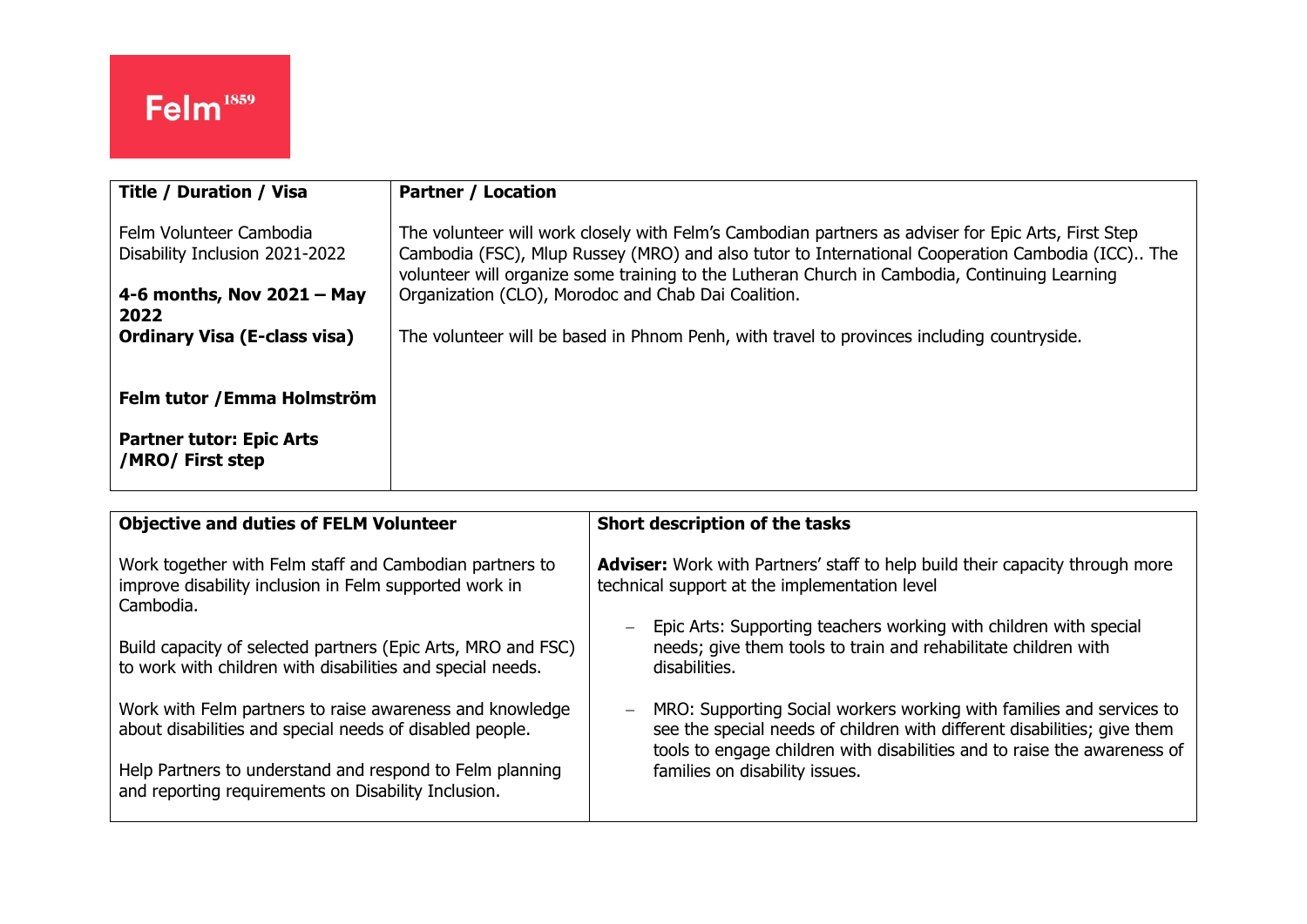| FSC: Support trainers that also boys with disabilities who are affected<br>by abuse are supported and enabled to reach their potential.                                                                                                                                                                                                                                                                                                                                                                   |
|-----------------------------------------------------------------------------------------------------------------------------------------------------------------------------------------------------------------------------------------------------------------------------------------------------------------------------------------------------------------------------------------------------------------------------------------------------------------------------------------------------------|
| <b>Enabler:</b> Help Epic Arts, MRO and FSC to continue to develop<br>together Disability audit toolkit-implement<br>to share their knowledge among all partners.                                                                                                                                                                                                                                                                                                                                         |
| <b>Tutor: ICC</b><br>Field visits to observe Partners' work on the field and to learn about<br>the context of that work. Debrief with observations of issues relevant<br>to disability inclusion and provide practical recommendations to<br>improve inclusion.                                                                                                                                                                                                                                           |
| Trainer: LCC, CLO, Chab Dai<br>Conduct training to staff members and other key people on disability<br>inclusion. Training should cover at least practical questions such as: -<br>What is disability? What are different types of disabilities, including<br>nonvisible and mental disabilities? What challenges do people with<br>different disabilities face? Technical advice: How can the organization<br>remove barriers from people with disabilities to be included in Felm<br>supported projects |
| Help, if needed, Partners to create training about disability that can be<br>used with beneficiaries and duty bearers at community level (with<br>material such as power points etc). (This can be made underway the<br>training above.)                                                                                                                                                                                                                                                                  |
| Work with those partners who are not yet working actively with people<br>with disabilities to:                                                                                                                                                                                                                                                                                                                                                                                                            |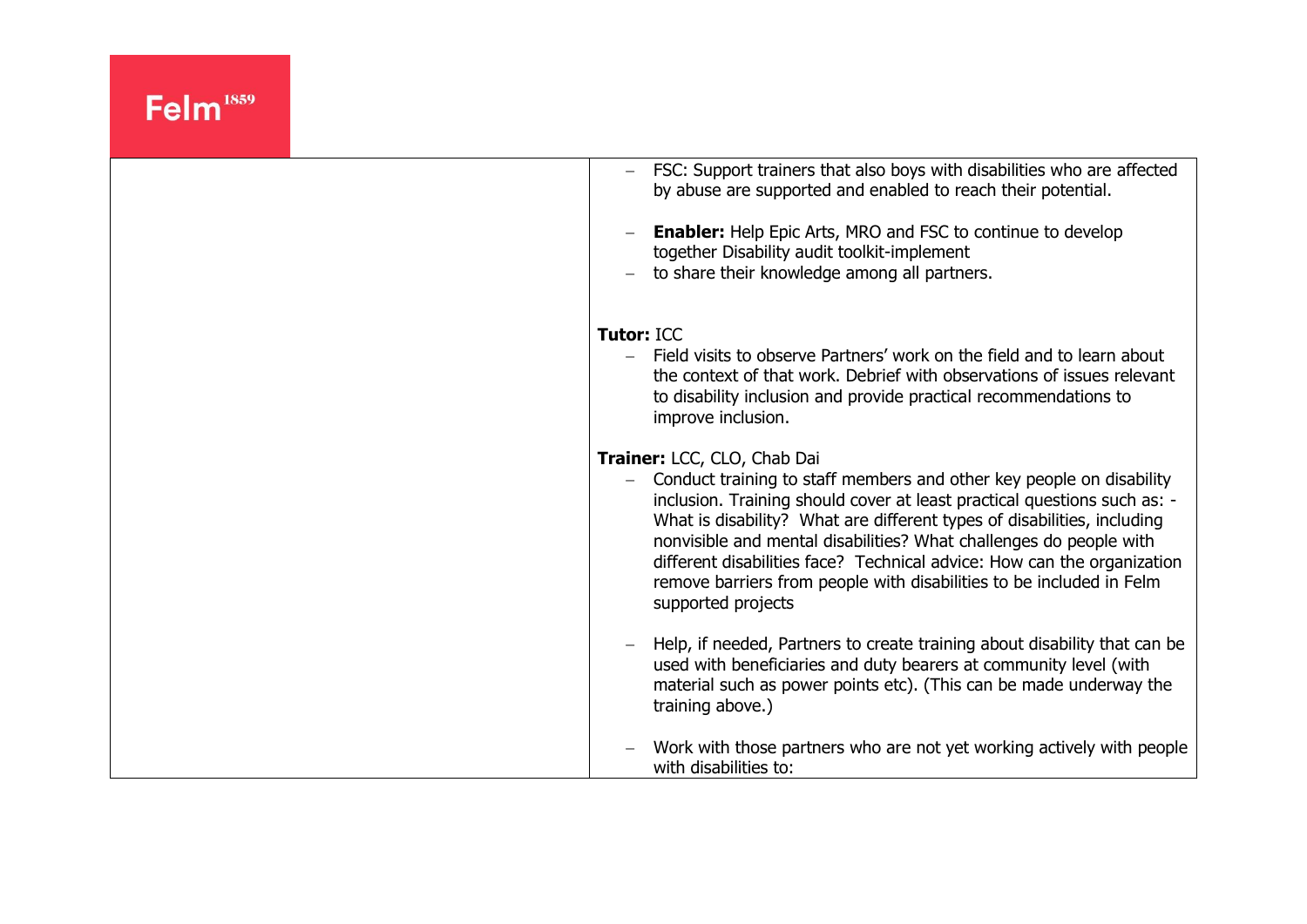| Strengthen understanding of Felm requirements on disability<br>inclusion as a cross-cutting issue in project planning, baseline<br>analysis, implementation and reporting.<br>• Create a disability program with management to the Partner:<br>What concrete action does the partner do during next year to<br>improve people with disabilities be welcome to Partners work.<br>(This can be made underway the training above.) |
|---------------------------------------------------------------------------------------------------------------------------------------------------------------------------------------------------------------------------------------------------------------------------------------------------------------------------------------------------------------------------------------------------------------------------------|
|                                                                                                                                                                                                                                                                                                                                                                                                                                 |

## **Competence / Qualifications / Language requirements:**

- − Meet the requirements of the Felm Volunteer program
- − Relevant qualification/professional background in special education, occupational therapy, leader or social counselor for persons with learning disabilities (erityisopettaja, toimintaterapeutti, kehitysvammaisten ohjaaja tai sosiaaliohjaaja/sosionomi, jolla on erikoistuminen vammaistyöhön)
- − Few years work experience and experience working with children with disabilities is necessary
- − A lot of flexibility for the changing conditions, tasks and situations
- − Strong spoken and written English
- − Must present an extract from the criminal record

Health considerations: Please note that this assignment would require travel to the Cambodian countryside, and would take place during the hot season. Phnom Penh has very high levels of air-pollution.

### **Benefits and commitments:**

#### **Felm country office**

- **•** Providing the tasks, materials and instructions for the Volunteer before volunteer period
- **EXPEDENT INTER 10 FERM** will cover in-country expenses related to the volunteer task, such as work-related travel, sim-card and computer if necessary at work, etc.